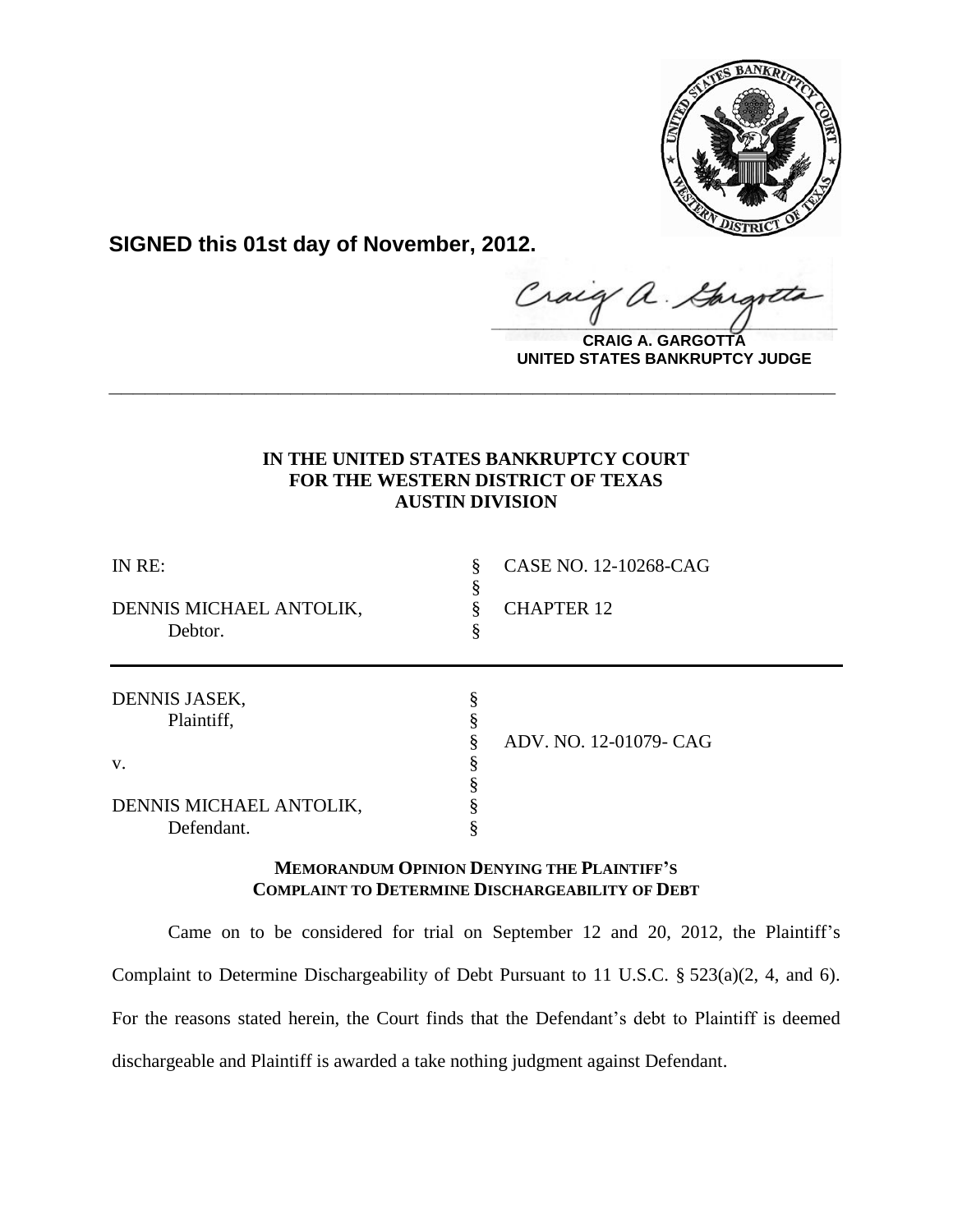As an initial matter, the Court finds that it has jurisdiction over this proceeding pursuant to 28 U.S.C. § 157 and § 1334. This matter is a core proceeding as defined under 28 U.S.C. § 157(b)(2)(I) (determination of discharge of particular debts). The Court finds venue is proper under 28 U.S.C. § 1408(1). This matter is referred to the Court pursuant to the District's Standing Order on Reference. The Court may make its findings of fact and conclusions of law pursuant to Federal Rule of Bankruptcy Procedure 7052.

#### **BACKGROUND**

Dennis Antolik ("Debtor" or "Defendant") filed a Chapter 12 petition for relief on February 7, 2012. Defendant is the 100% owner of Cheval Manor, Inc. Cheval Manor, Inc. is described as a horse farm which includes stables for horses, riding lessons, pastures, and related facilities for the training and upkeep of horses. Cheval Farm, Inc. filed its own Chapter 12 petition (Bankruptcy No. 12-10269) on February 7, 2012. Although the Antolik and Cheval Manor, Inc. cases are not being jointly administered, both debtors have proposed Chapter 12 plans of reorganization that contemplate a restructuring of debt.

Plaintiff Dennis Jasek is the former brother-in-law of Defendant. During the time period in which Antolik and Plaintiff's sister – Diane Jasek – were involved in a divorce proceeding, Plaintiff asserted that he was owed money for his contributions to the operation of Cheval Manor. As a result, all three parties entered into a handwritten settlement agreement ("Settlement Agreement" or "Agreement") which provided that Plaintiff was to be paid \$45,000 and receive two lots in satisfaction of his purported contributions to Cheval Manor.

Defendant failed to pay Plaintiff the money or convey the lots to Plaintiffs. Thereafter, Plaintiff filed suit in state district court to enforce the Settlement Agreement. Plaintiff alleged breach of contract and fraud in his state court petition. Plaintiff moved for partial summary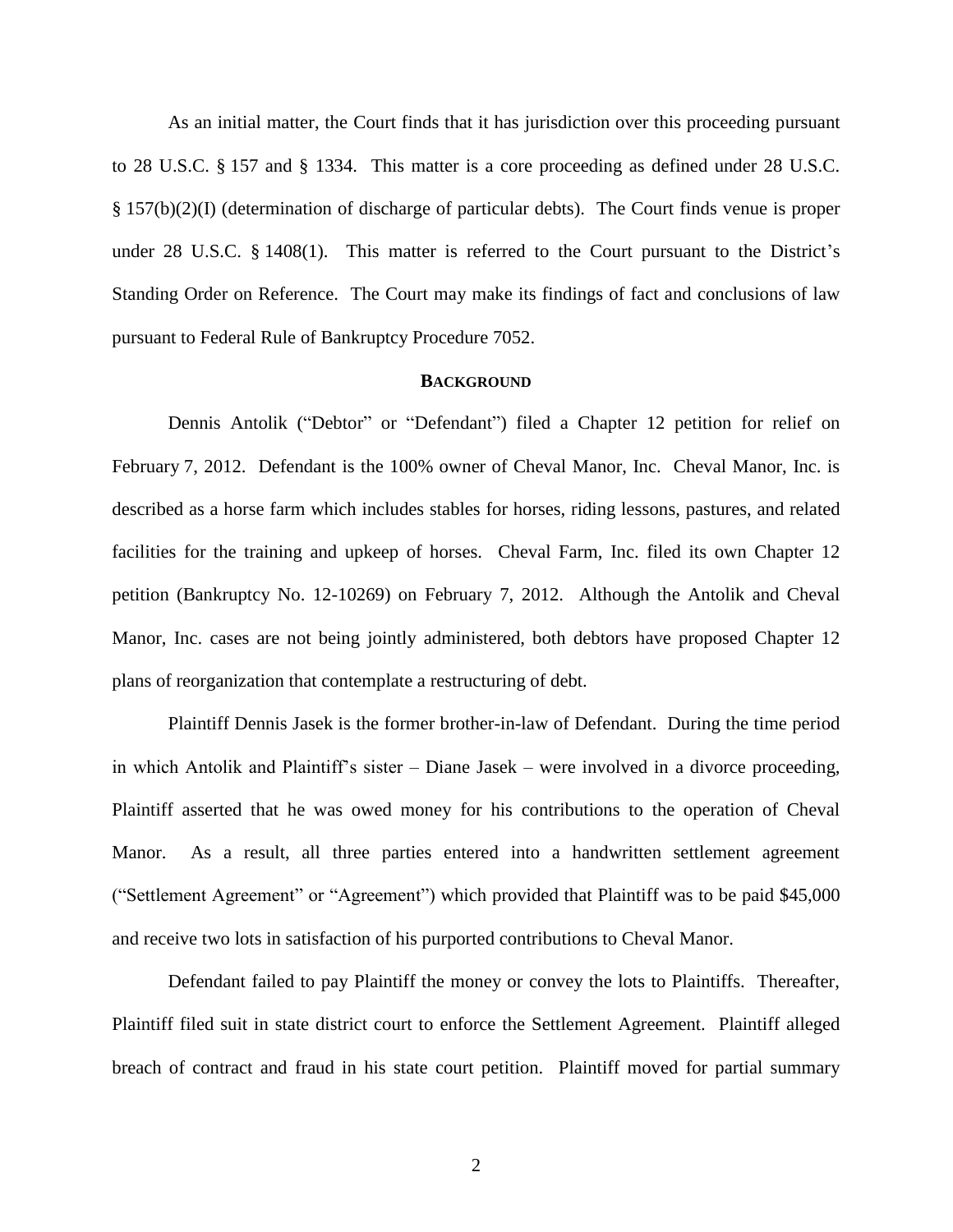judgment on his breach of contract count. The state district court granted partial summary judgment and, as a result, Jasek non-suited his fraud causes of action. When Jasek attempted to enforce the judgment, Antolik filed Chapter 12.

## **FINDINGS OF FACT**

The following constitutes the Court's findings of fact:

1. Cheval Manor, Inc. was incorporated on February 15, 1995.

2. Dennis Michael Antolik was married to Diane Jasek.

3. Plaintiff Dennis Jasek is the brother of Diane Jasek.

4. In 2005, Diane Jasek initiated a divorce proceeding against Dennis M. Antolik in Case No. D-1-FM-05-001903 in the District Court of Travis County, Texas.

5. At the time of the divorce proceeding, Diane Jasek was the sole shareholder of Cheval Manor, Inc.

6. Shortly before the divorce action was set for trial, Dennis Jasek threatened to intervene and assert claims.

7. On or about August 3, 2008, Diane Jasek, Dennis Antolik and Dennis Jasek conducted a mediation. At the conclusion of the mediation, the parties entered into a handwritten agreement. *See* Defendant ("D") – 1. Under the Agreement, Dennis Jasek was to receive ownership of two (2) Grand Point lots in Pflugerville, Travis County, Texas, of an agreed value of \$220,000. Dennis Antolik and Cheval Manor agreed in the Agreement to convey the two (2) Grand Point lots to Dennis Jasek no later than September 30, 2008. Dennis Jasek was to be paid \$45,000 within one year from August 3, 2008, bearing three percent (3%) annual interest. Pursuant to the Agreement, Dennis Antolik would own 100% of the stock of Cheval Manor, Inc.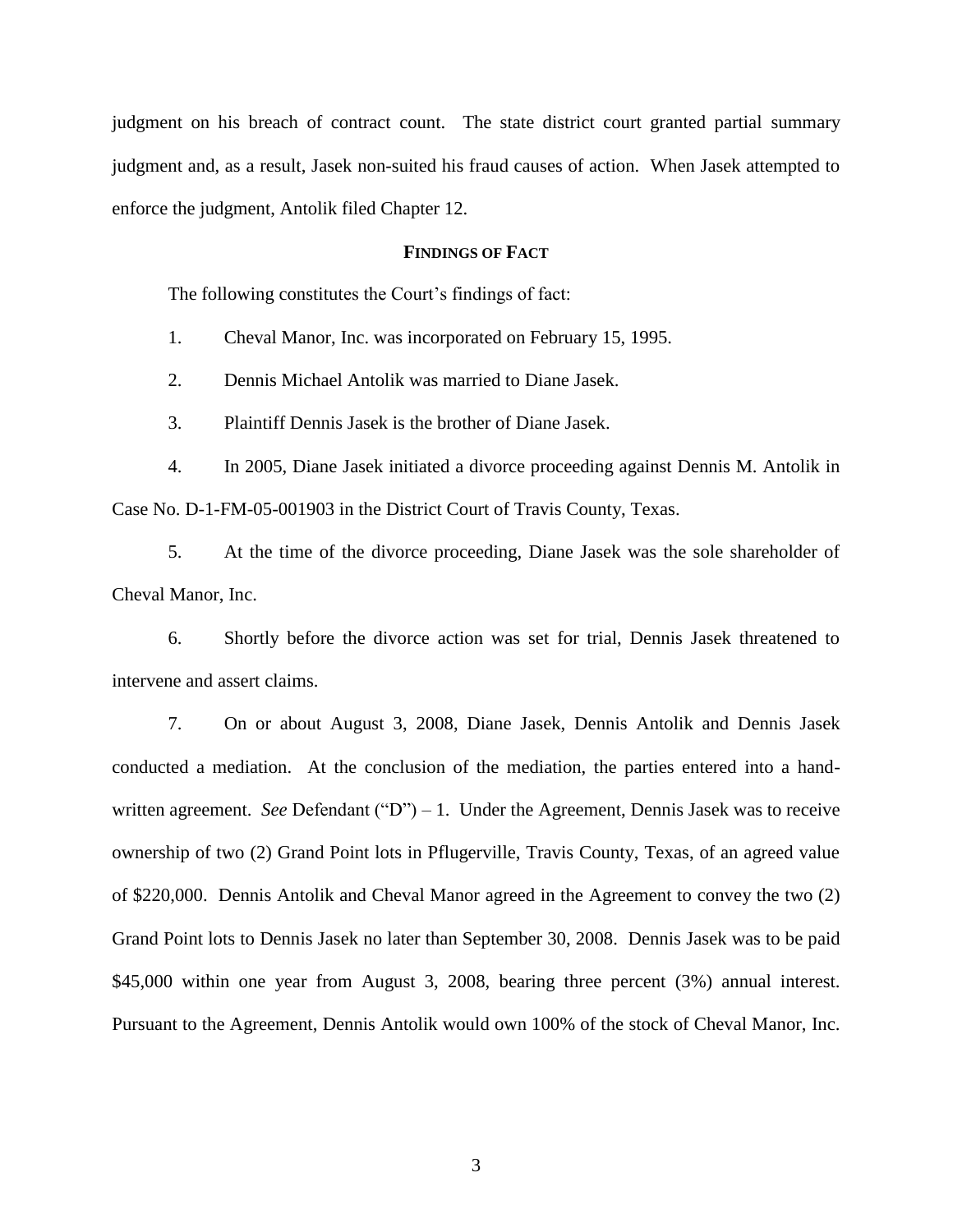Dennis Antolik did not pay Dennis Jasek the \$45,000 or interest on it. Dennis Antolik did not transfer the two (2) Grand Point lots to Dennis Jasek.

8. On or about August 30, 2008, Charles Daily, an attorney for Dennis Jasek, sent an email to counsel for Dennis Michael Antolik stating that there had not been a meeting of the minds and that no agreement had been formed. *See* Plaintiff ("P") – 3.

9. On September 17, 2008, the District Court of Travis County, Texas entered an Agreed Final Decree of Divorce in Case No. D-1-FM-05-001903. *See* D-3.

10. In connection with the Agreed Final Decree of Divorce, Diane Jasek and Dennis Antolik entered into an Agreement Incident to Divorce. *See* D-4.

11. On or about September 17, 2008, Diane Jasek transferred 667 shares of stock in Cheval Manor, Inc. to Dennis Antolik. *See* P-15.

12. On or about July 2, 2009, Cheval Manor, Inc. issued 1,000 shares of stock to Dennis Antolik. *See* P-16.

13. On or about October 23, 2009, Cheval Manor, Inc. conveyed the North 65' of Lots 1 and 2 and all of Lot 10, Block B, Three Points Acres, Sec. 1 to BJI, Inc. *See* P-4.

14. Cheval Manor, Inc. did not pay any of the sales proceeds from the October 23, 2009 sale to Dennis Jasek.

15. On March 10, 2010, Dennis Jasek filed suit against Dennis Antolik, Diane Jasek and Cheval Manor, Inc. in Case No. D-1-GN-10-000736. *See* D-10. Defendants Antolik and Cheval Manor filed answers in the state suit, and among other pleadings, alleged repudiation of the agreement by Dennis Jasek. *See* P-10. Discovery was conducted in the state court suit. On November 22, 2010, in the state court suit, Dennis Jasek filed a motion for partial summary judgment on its contract breach, to which motion both Defendants Diane Jasek and Dennis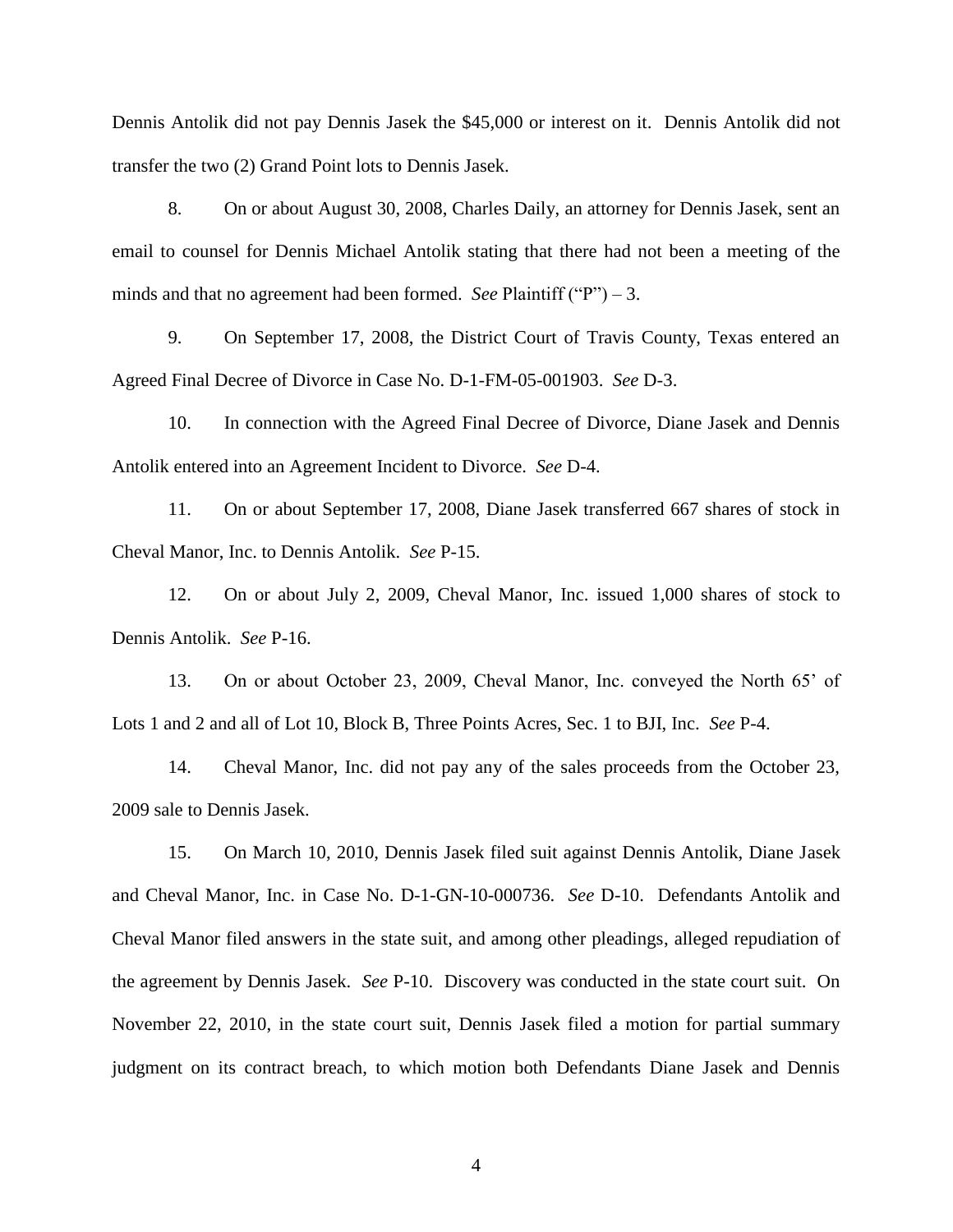Antolik filed a written response and affidavits, in which they provided evidence relating to their defenses and repudiation claims. *See* P-8 through P-10.

16. Prior to filing suit, Dennis Jasek did not make demand upon Dennis Michael Antolik for performance under the Agreement dated August 3, 2008.

17. On September 8, 2011, the District Court of Travis County, Texas entered judgment against Dennis Michael Antolik and Cheval Manor in the amount of \$346,495.17. The judgment made the finding that Antolik and Cheval Manor failed to raise any affirmative defenses. In connection with such judgment, Dennis Jasek non-suited his claims for fraud. *See* P-12.

### **CONCLUSIONS OF LAW**

The Court has jurisdiction over this proceeding pursuant to 28 U.S.C. § 1334. This is a core proceeding pursuant to 28 U.S.C.  $\S$  157(b)(2)(I). This is a case in which the Court may enter a final judgment.

This case is governed by 11 U.S.C.  $\S$  523(a)(2), (4) and (6).

Under 11 U.S.C.  $\S$  523(a)(2), it is the Plaintiff's burden of proof to establish the following elements:

- a. The defendant made a representation.
- b. It was knowingly false.
- c. The defendant intended to deceive the plaintiff.
- d. The plaintiff actually and justifiably relied upon the representation.
- e. Plaintiff was damaged by its justifiable reliance upon the false representation.

*In re Mercer*, 246 F.3d 391 (5th Cir. 2001).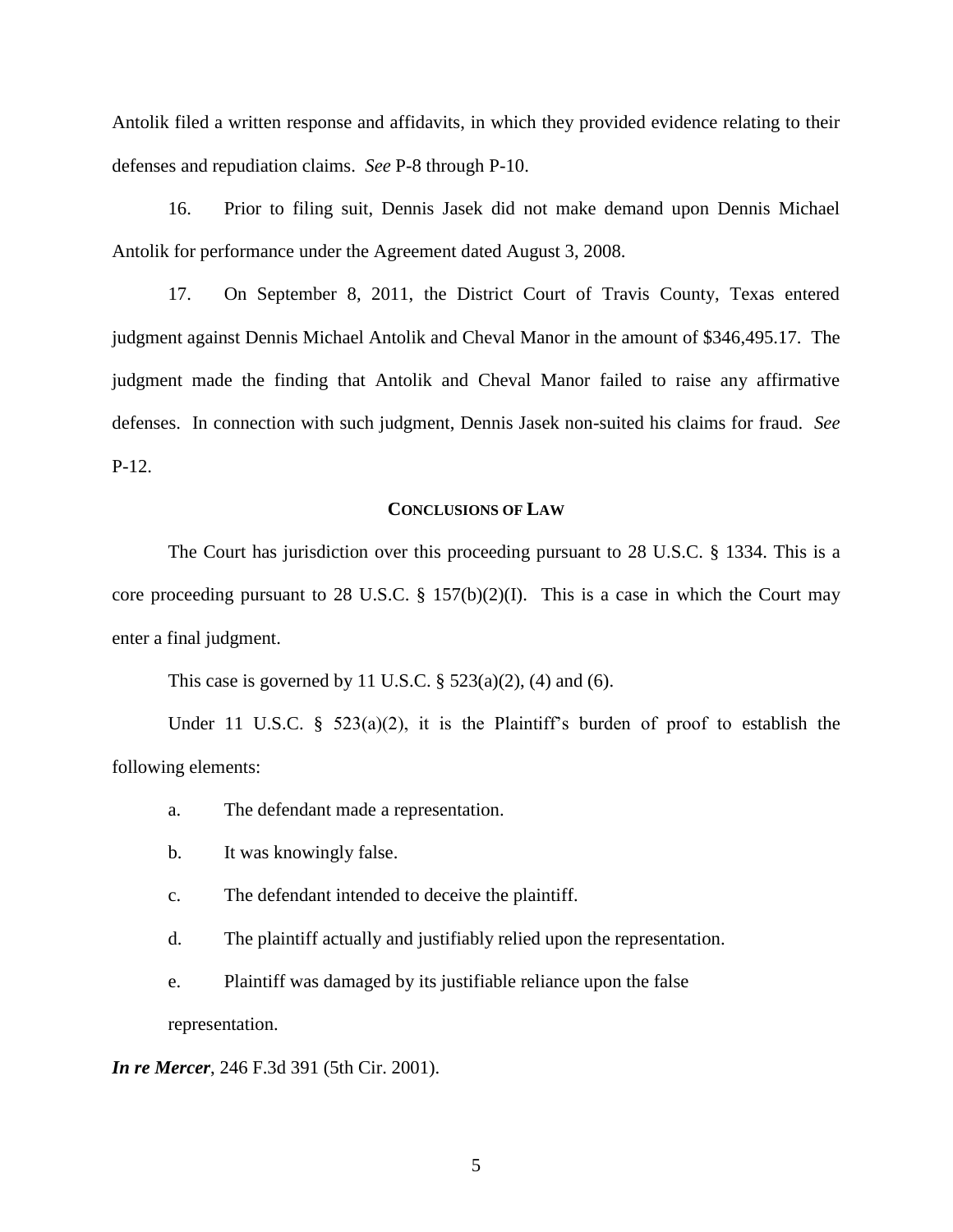Plaintiff states in his Complaint that Defendant obtained the two lots through the Settlement Agreement by use of false pretenses, false representations or actual fraud. Complaint at ¶ 14. Further, Plaintiff avers that he would not have entered into the Settlement Agreement had he known that Defendant was making false representations to him. *Id*.

There are five elements that a plaintiff must prove by a preponderance of the evidence to establish fraud under Section 523(a)(2). *Grogan v. Garner*, 111 S.Ct. 654 (1991). While the Complaint is deficient as to the operative facts to establish fraud, the proposed pre-trial orders, proposed findings of fact, and evidence at trial are sufficient for the Court to rule on the exception to discharge under Section 523(a)(2).

The Defendant did make a representation to the Plaintiff that he would pay Plaintiff \$45,000 and convey two lots to him if Plaintiff signed the Settlement Agreement. There is no dispute that the representation was made.

The Court finds, however, that the Plaintiff has not met his burden on the second and third elements. There is no evidence that establishes at the time the Settlement Agreement was made that the Defendant's statements were false. Defendant was to pay Plaintiff money and transfer property as part of the Settlement Agreement in the future. After the Settlement Agreement was signed on August 3, 2008, Plaintiff's counsel sent Defendant's counsel a letter dated August 30, 2008, that stated, *inter alia*, that:

(1) "Jasek refuses to ratify any of the illegal actions taken by Dennis M. Antolik;"

(2) "there are several items of unfinished business, mainly relating to the Jacobson farm sale in January, 2007, which should be addressed in this agreement;"

6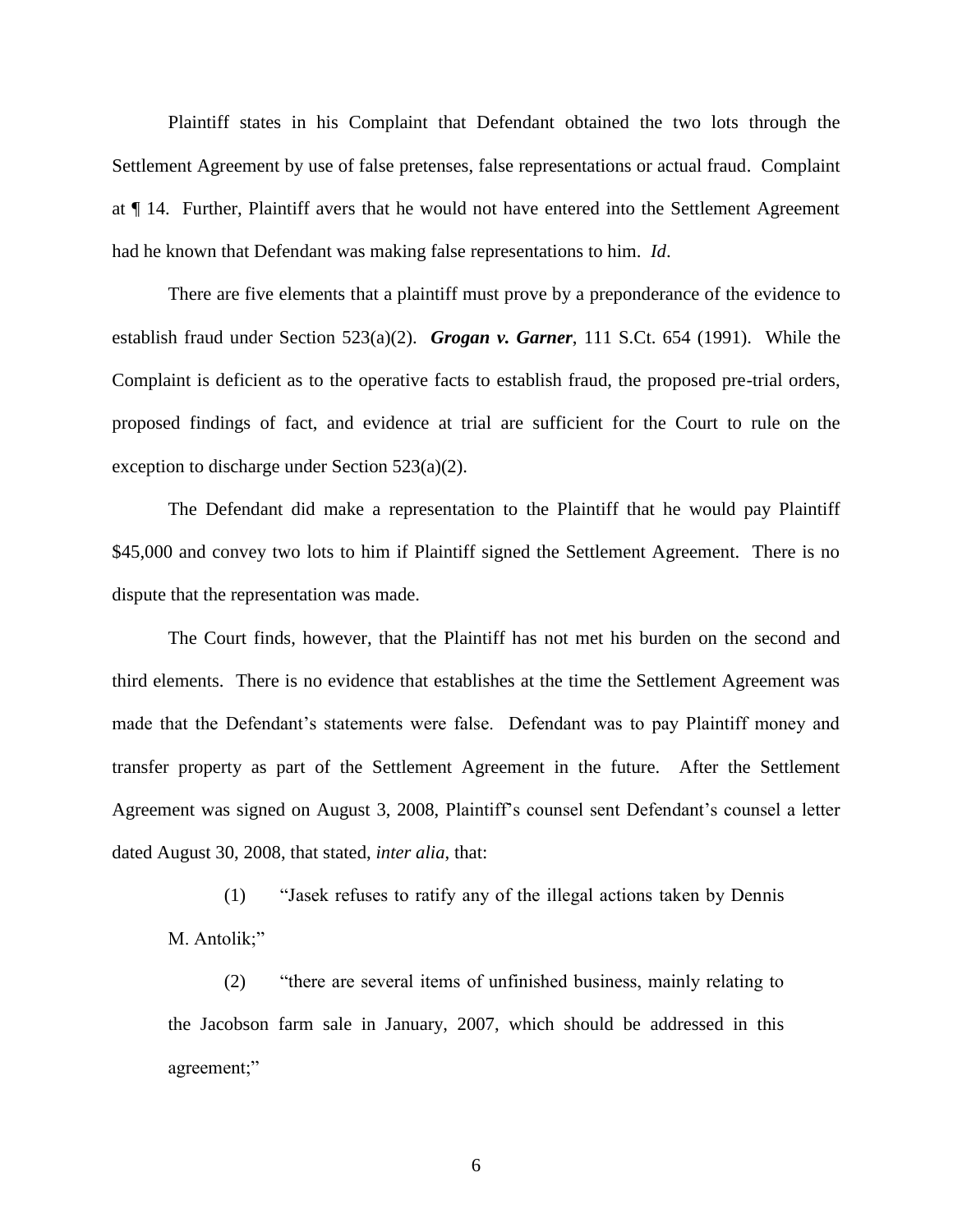(3) "no Forms 1120 for CM [Cheval Manor] have been filed for 2005- 2007. Since these are ultimately the responsibility of the present stockholders, this matter should be covered in the Agreement;"

(4) " $[t]$ he May, 2002 appraisal for \$220,000 was suggested as the lot's current value. However, it now appears that appraisal was made high. . . ."

(5) "The changes I am proposing are intended to protect the best interests of CM's shareholders, DEJ (Plaintiff) and DMJ (sister). Since there was clearly no 'meeting of the minds . . .' with respect to the fair market value (FMV) of the Grand Point property, . . ."

*See* P-3. Plaintiff made no demand on Defendant to comply with the Agreement until a lawsuit was filed in state court roughly 18 months after the Settlement Agreement was executed.

There was no credible evidence to explain why the Plaintiff waited so long to act or why he made no demand on Defendant prior to filing suit. Moreover, there is no evidence to suggest that Defendant intended to deceive Plaintiff. The evidence provided to the Court indicates that the Defendant no longer thought he had a deal with the Plaintiff and, as such, the Defendant thought he could sell the lots and not pay the Plaintiff. While a clear breach of contract, the evidence does not support a finding of intent to commit fraud or deceive Plaintiff.

As to the fourth element regarding actual and justifiable reliance, the Court finds that the Plaintiff relied on the Defendant's representations to enter into a Settlement Agreement. In *Fields v. Mans*, 516 U.S. 59 (1995), the Supreme Court held that a bankruptcy court must use a justifiable, not reasonable person standard in determining the reliance element under  $\S 523(a)(2)$ . As such, this Court is required to determine, under the circumstances, whether the Plaintiff was justified in relying on the Defendant's statements. The Court finds that because the matter was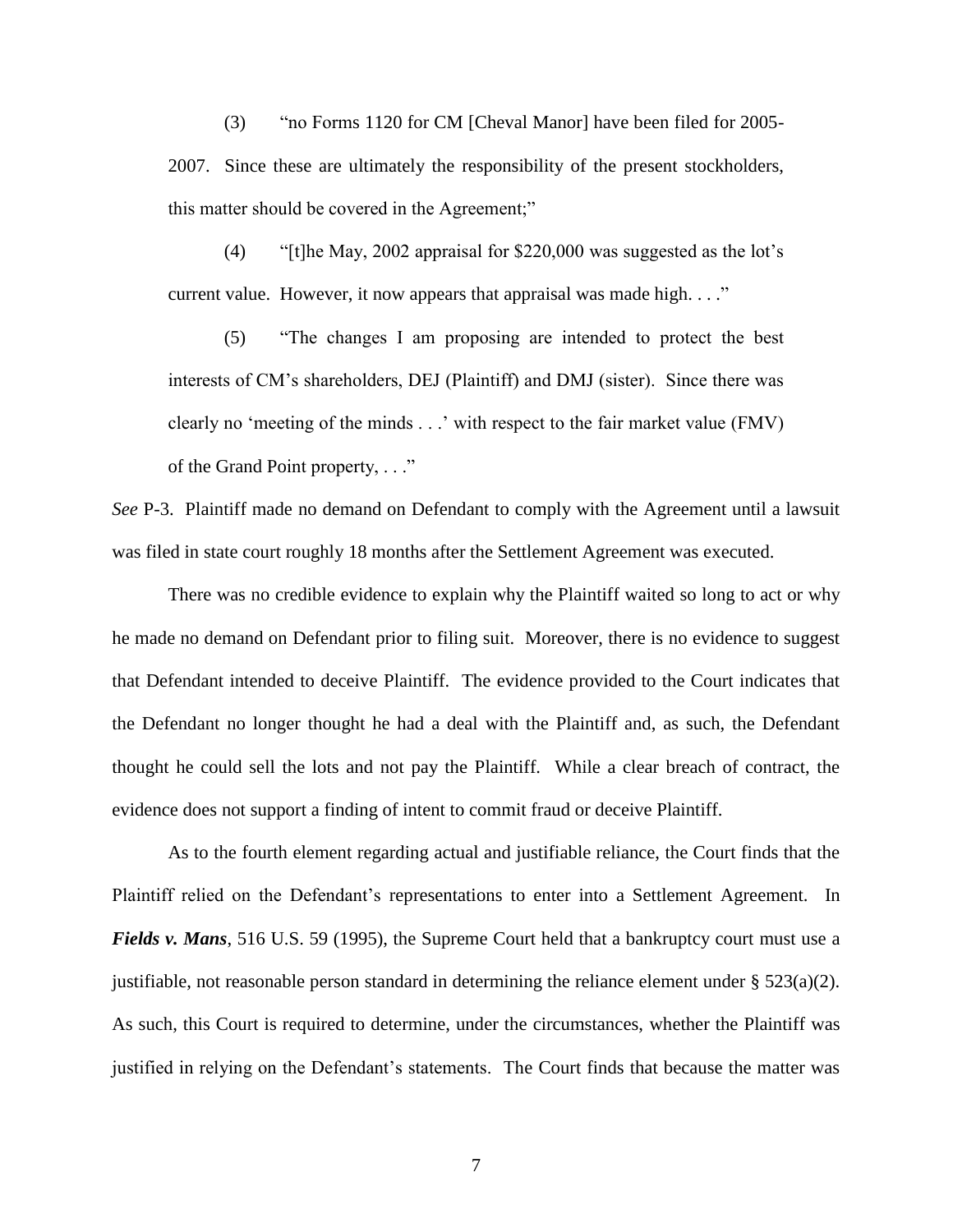mediated and reduced to a handwritten agreement, Plaintiff was justified in relying on Defendant's representations that he would pay Plaintiff \$45,000 and convey two lots to him.

Under the fifth element of Section  $523(a)(2)$ , the Court finds that the Plaintiff was damaged by the Defendant's failure to comply with the Settlement Agreement in that Plaintiff did not receive money or the lots.

The Defendant asserted that because Plaintiff had non-suited his fraud claim in state court, he was barred from asserting non-dischargeability of his claims for fraud. The Court believes that it is appropriate to discuss briefly whether the non-suit of the fraud claims in the state court action has collateral estoppel effect. Other than Defendant's assertion in his answer that it does have collateral estoppel effect, Defendant offers no argument in support of such claim. Collateral estoppel requires the following elements:

(a) the facts sought to be litigated in the second action were fully and finally litigated in the prior action;

(b) those facts were essential to the judgment in the first action; and

(c) the parties were cast as adversaries in the first action.

*In re Gober*, 100 F.3d 1195 (5th Cir. 1996).

 $\overline{a}$ 

Defendant made no showing as to how the first and second elements were met as to the fraud causes of action and, as such, the Court finds that collateral estoppel does not apply.<sup>1</sup>

Finally, the parties also litigated the issue of whether Plaintiff repudiated the Settlement Agreement with Defendant. Repudiation occurs when a party to a contract indicates by his words or action that he is not going to perform. *Jenkins v. Jenkins*, 991 S.W. 2d 440, 447 (Tex.

<sup>&</sup>lt;sup>1</sup> Curiously, the Plaintiff asserted that the state court judgment was collateral estoppel as to fraud because the state court used the language ". . . by Dennis Antolik fraudulently selling the Grand Point property . . ." in its findings as to breach of contract. Clearly, the judgment makes no legal conclusions as to fraud and specifically notes that the fraud counts were non-suited.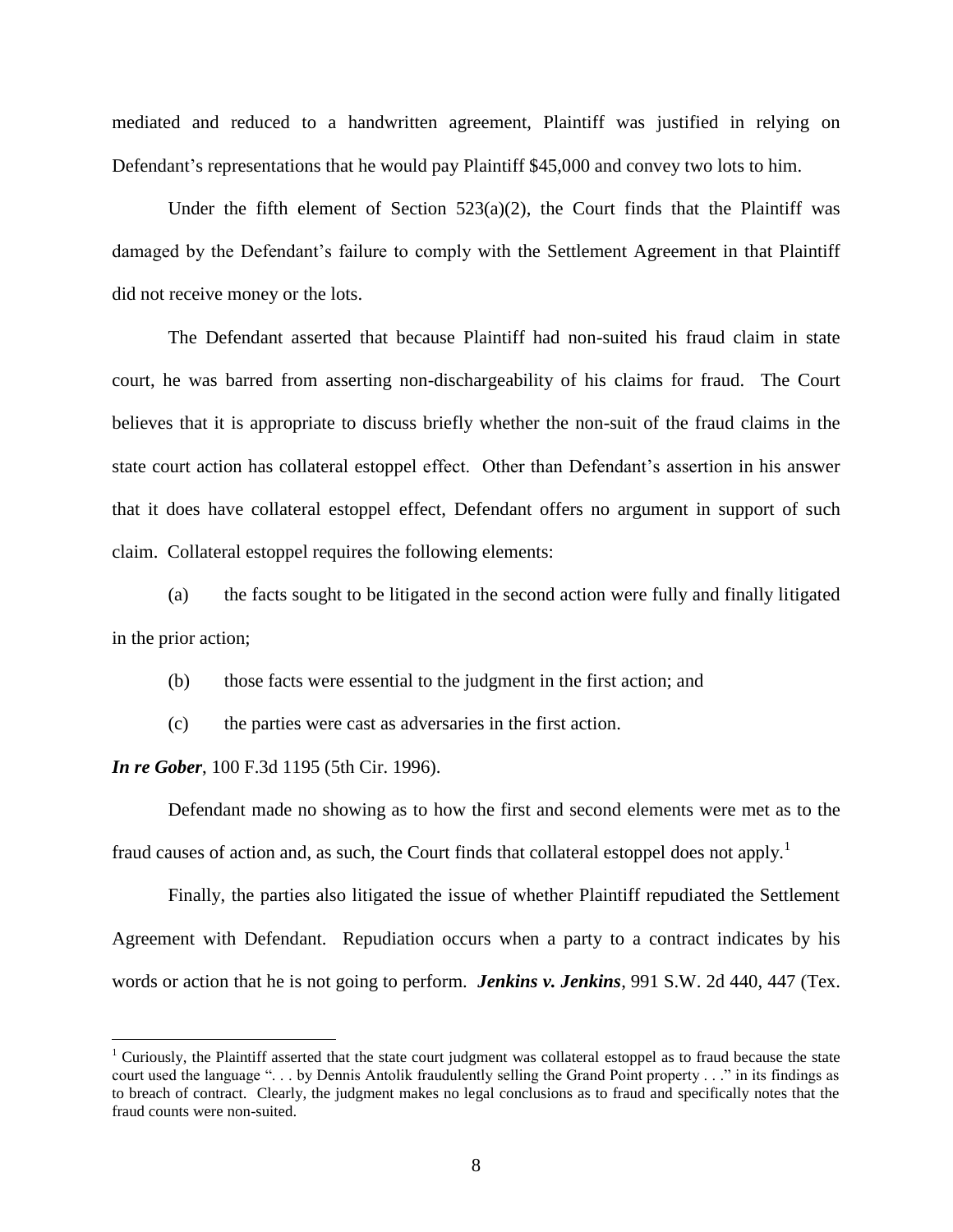Civ. App.—Ft. Worth 1999, pet. denied). Repudiation must be shown to be an absolute and unconditional refusal to perform the contract without just excuse. *Van Polen v. Winick*, 23 S.W. 3d 510, 516 (Tex. App.—Houston [1st Dist.] 2000, pet. denied].

As noted herein, the Court finds that at a minimum Plaintiff made no attempt for over a year to enforce the Settlement Agreement. Further, Plaintiff's counsel's letter to the Defendant after the Settlement Agreement was signed shows that Plaintiff wanted to renegotiate the value of the lots to be conveyed. Moreover, the letter clearly indicates that Plaintiff recognized that there would be further documentation necessary to consummate the Agreement. Defendant's conduct between the date of the Settlement Agreement and through the date that Defendant sold the property evidences that the Defendant thought there was no agreement in place. As such, given the Plaintiff's inaction and the content of Plaintiff's counsel's letter to Defendant (P-3), the Court finds that Defendant believed that the contract had been repudiated. While the state court determined that the contract was not repudiated, this Court finds that Defendant thought that the Settlement Agreement was repudiated, which is relevant in determining Defendant's conduct or state of mind as to fraud.

The Court finds that consideration of whether the contract was repudiated is not dispositive of fraud. The Plaintiff has pled fraud, breach of fiduciary duty, and willful and malicious injury. Repudiation is an affirmative defense to whether a contract exists, not whether a cause of action for non-dischargeability exists. *See El Paso Prod. Co. v. Valence Oper. Co.*, 112 S.W. 3d 616, 621 (Tex. Civ. App.—Houston [1st Dist.] 2003, pet. denied). Assuming that repudiation did not occur would simply mean that there was a breach of contract (as the state court found) and not fraud.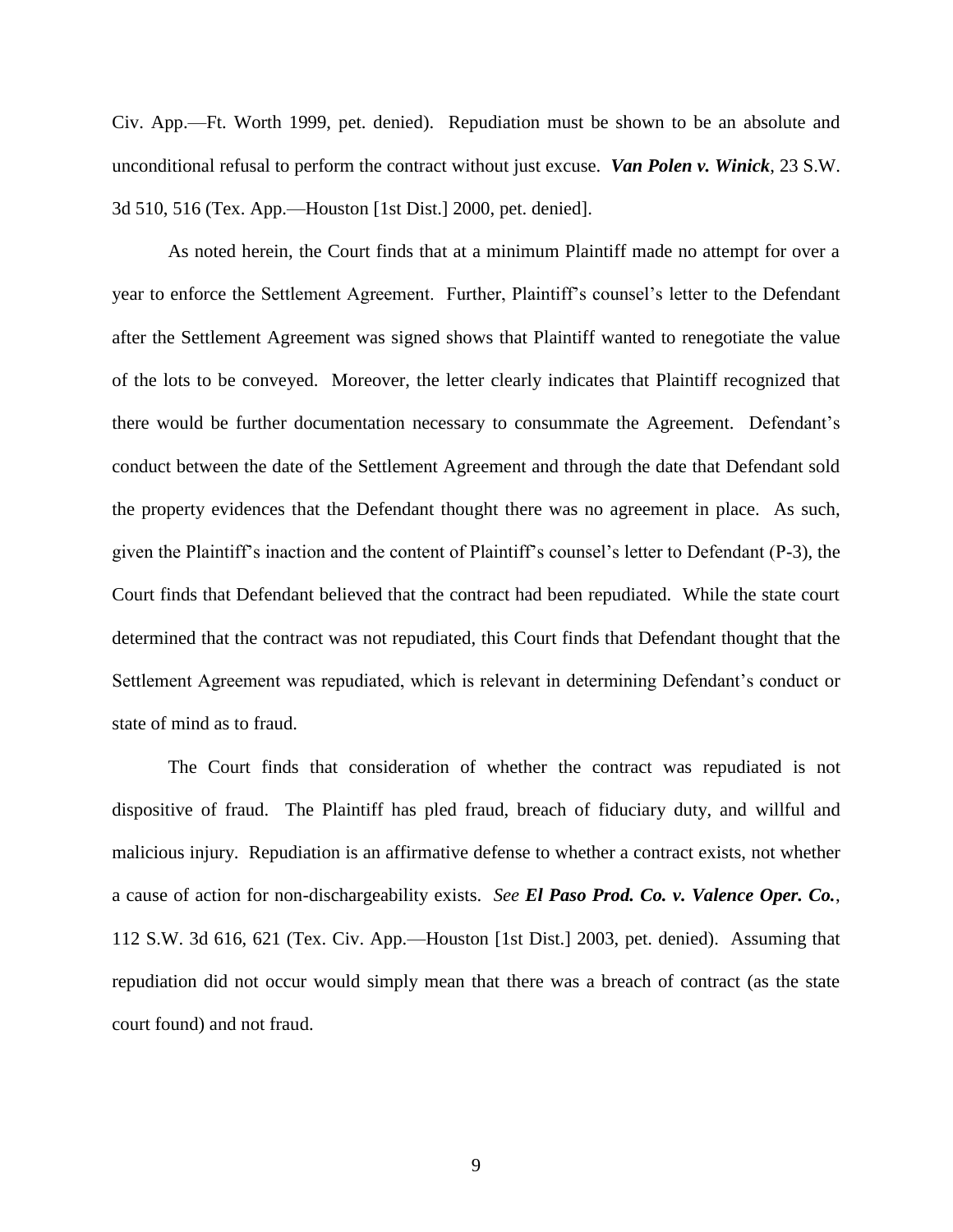## Breach of Fiduciary Duty or Defalcation – 11 U.S.C.  $\S$  523(a)(4)

Plaintiff alleges in his Complaint that Defendant, individually and as an officer, owner and director of Cheval Manor, Inc., was a fiduciary to Plaintiff at the time when the property under the Settlement Agreement should have been transferred to him. Complt. ¶ 13. Plaintiff asserts that Defendant breached that duty. Plaintiff further asserts that he objects to Defendant's discharge on the basis of defalcation in that Defendant's conduct regarding the sale of the lots was reckless.

Section 523(a)(4) does not discharge an individual debtor from any debt "for fraud or defalcation while acting in a fiduciary capacity, embezzlement or larceny. *Walser v. Texas Music Group, Inc., et al. (In re Antone's Records, Inc.)*, 445 B.R. 758 (Bankr. W.D. Texas 2011).

#### Breach of Fiduciary Duty

In *Antone's*, this Court held that a breach of fiduciary duty may only occur if a fiduciary relationship existed. *Id.* at 780. A fiduciary relationship may be based on formal or informal relations in which one person places a special confidence in another who, in equity and good conscience, is bound to act in good faith and with due regard for the interest of the person placing the confidence. *See Texas Bank & Trust Co. v. Moore*, 595 S.W.2d 502, 507 (Tex. 1980); *Lacy v. Ticor Title Ins. Co.,* 794 S.W.2d 781, 788 (Tex. App.—Dallas 1990), writ denied, 803 S.W.2d 265 (Tex. 1991). The Fifth Circuit has held that a fiduciary duty is one of special trust or confidence arising prior to and apart from the transaction in question. *In re Monnig's Dept. Store*, 929 F.2d 197 (5th Cir. 1991).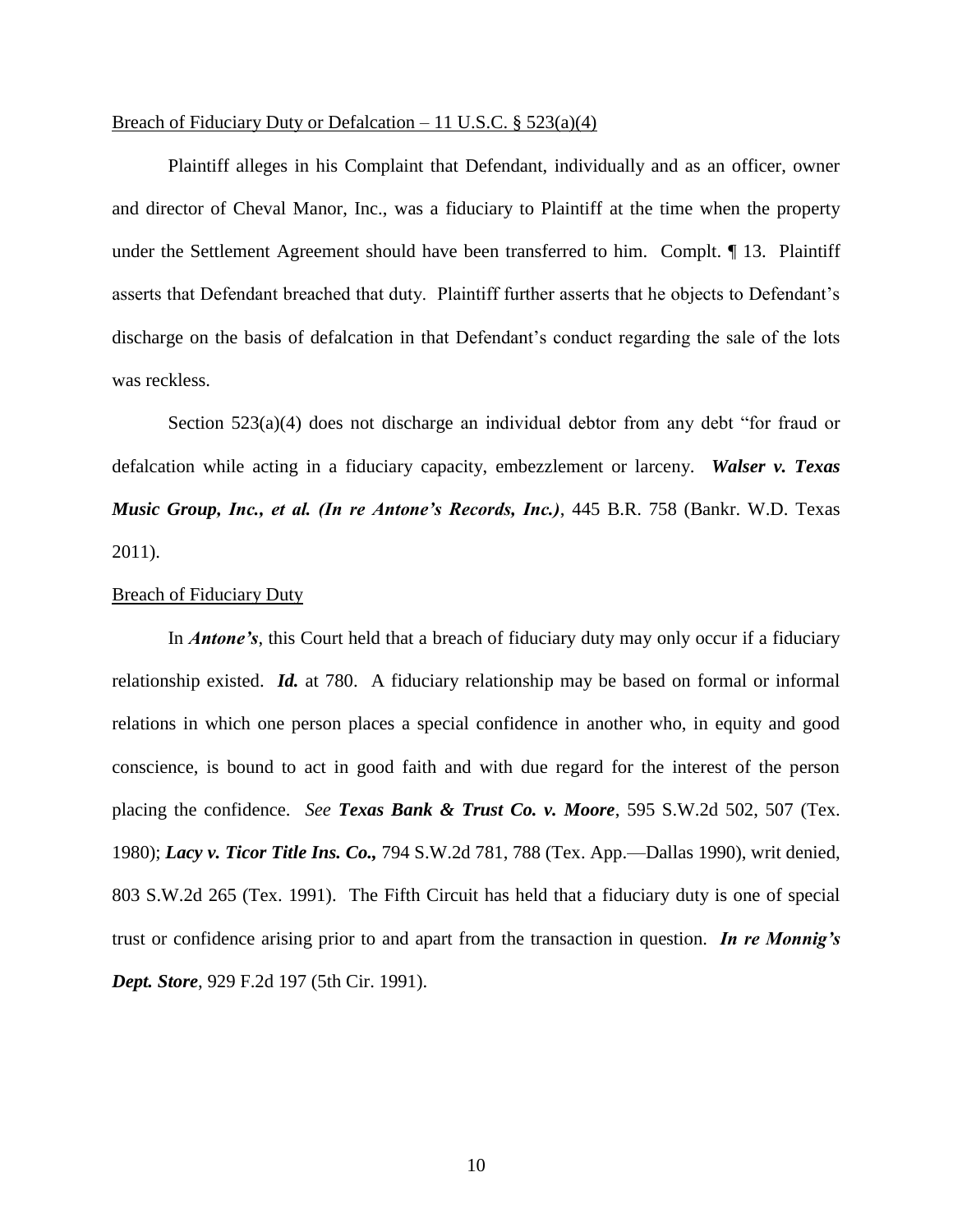#### Informal Fiduciary Relationship

An informal fiduciary relationship may be created where a "special confidence" is placed in one person who "is bound to act in good faith and with due regard to the interests of the one reposing confidence." *Antone's* at 782, citing *Texas Bank*, 595 S.W.2d at 507. Whether there is an informal fiduciary relationship is a question of fact based on the circumstances surrounding a "moral, social, domestic, or purely personal relationship." *Thigpen v. Locke*, 363 S.W.2d 247, 253 (Tex. 1962). Further, an implied or technical trust can give rise to a fiduciary duty. *In re Nazarko*, 2008 Bankr. Lexis 262 (Bankr. E.D. Tex., January 31, 2008).

#### Defalcation

The Fifth Circuit in *In re Schwager*, 121 F.3d 177, 184 (5th Cir. 1997) stated that there is a long line of cases in the Circuit that have defined defalcation as "a willful neglect of duty, even if not accompanied by fraud or embezzlement" (citations omitted). The cases that the *Schwager*  court reviewed all included some level of financial misconduct by a fiduciary. Further, the *Schwager* court observed that there has been some difficulty for the courts in determining what type of mental state or intent is necessary to qualify as defalcation. *Id*. at 185. The court noted that defalcation does not require actual intent, as does fraud. The Fifth Circuit found that defalcation does not rise to the level of embezzlement, fraud, or misappropriation, but it does require some level of mental culpability. *Id*. The court held that a willful neglect of fiduciary duty constitutes defalcation, which is essentially a recklessness standard. *Id*.

Further, the Fifth Circuit has held that the concept of a fiduciary duty is narrowly defined, applying only to technical or express trusts. *Schwager*, 121 F.3d at 185, citing *Angelle v. Reed (In re Angelle)*, 610 F.2d 1335 (5th Cir. 1980). A fiduciary duty must arise prior to and apart from the transaction in question. *In re Monnig's Dept. Store*, 929 F.2d 197 (5th Cir. 1991).

11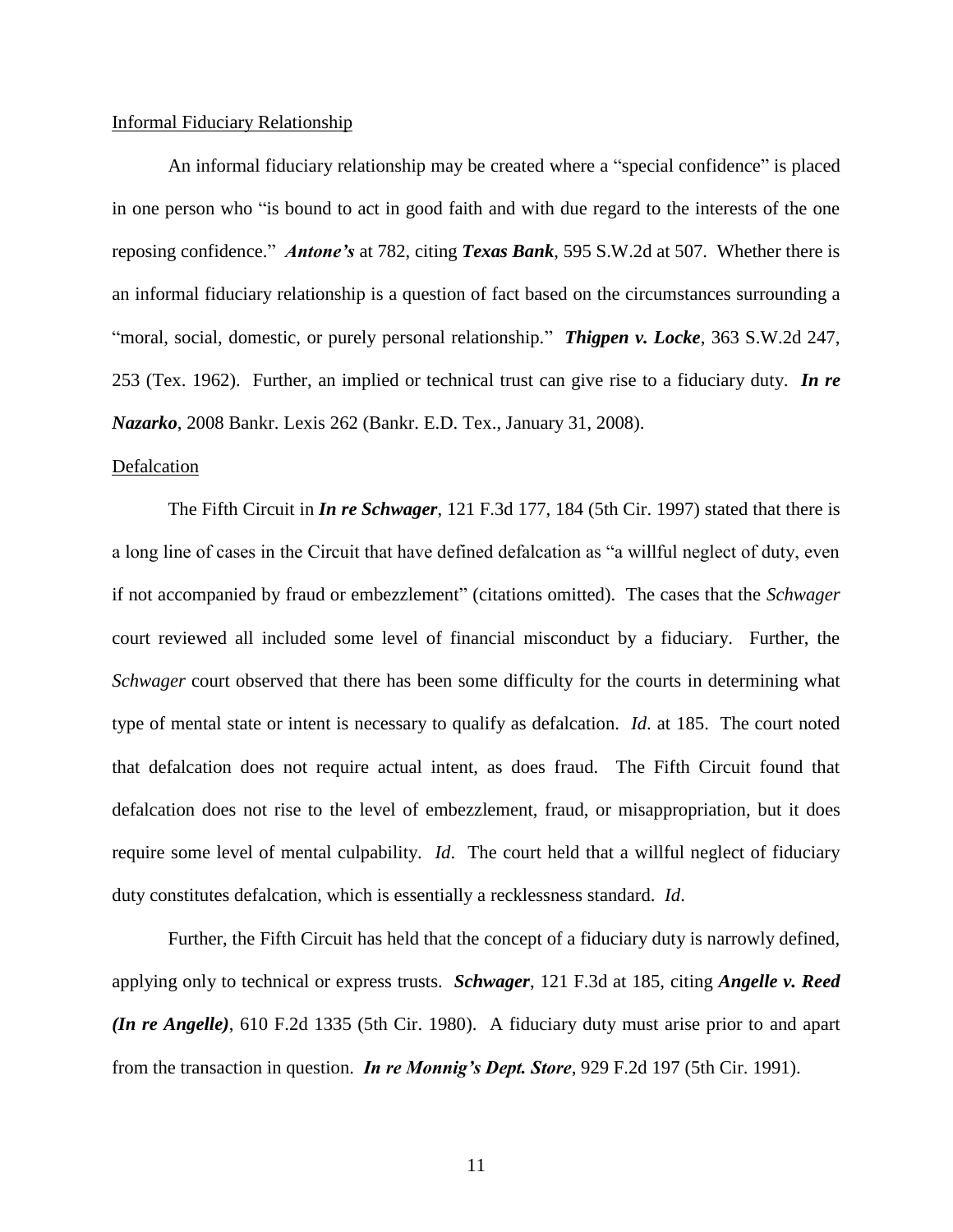The transaction in question is the mediated Settlement Agreement. The Settlement Agreement was in response to Plaintiff's intervention in the divorce proceeding between Defendant and Diane Jasek. The record and evidence at trial does not establish a special relationship or trust prior to the Settlement Agreement. In fact, none is pled. Plaintiff alleges that his involvement or relationship with Defendant was that of an investor in Cheval Manor, Inc. Plaintiff admitted at trial that he had no stock certificates to evidence that he was a shareholder in Cheval Manor. Rather, Plaintiff asserts that he can prove he was a shareholder in Cheval Manor through other documents and his testimony.

Prior to Cheval Manor becoming a corporate entity, Plaintiff, Defendant, and Diane Jasek were involved in an entity known as West Austin Group ("WAG"). According to the Defendant, WAG was incorporated in February 19, 1996. *See* P-26. Diane Jasek was the sole shareholder and director. Defendant testified that Plaintiff became a one-third owner of stock in WAG. Nonetheless, Antolik stated that Plaintiff did not receive any actual shares of stock. WAG had previously filed an assumed name certificate for WAG to conduct business as Cheval Manor, Inc. on January 13, 1994. *See* P-27.

Plaintiff testified that he was a one-third owner in WAG and that he paid money to Dennis Antolik and Diane Jasek over time to be used in an unspecified manner for Cheval Manor. Plaintiff acknowledged that he had no stock certificates or corporate papers such as bylaws evidencing any stock ownership in Cheval Manor. There is a ledger account for Cheval Manor that evidences that Plaintiff contributed money or loaned Cheval Manor funds prior to June 21, 1997. *See* P-32. Plaintiff further testified he paid \$250,000 to Antolik and his sister in the form of loans or shareholder contributions but does not recall getting a K-1 from Cheval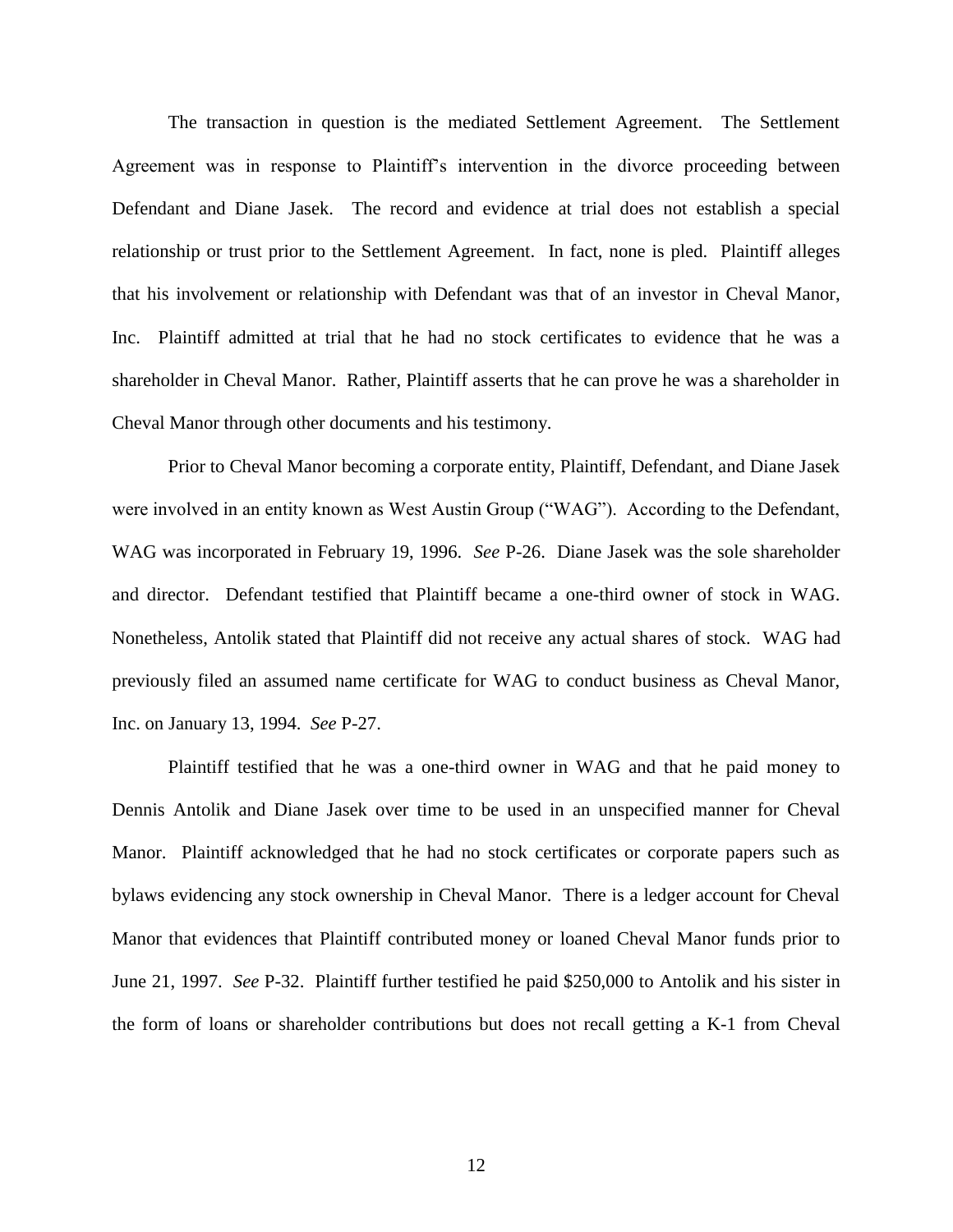Manor, Inc. Moreover, pursuant to the Settlement Agreement, Plaintiff did not receive any document evidencing his stock ownership in Cheval Manor, Inc.

Dennis Jasek argues that corporate tax returns (Form 1120) evidence that he had a shareholder interest in Cheval Manor. That said, the 1995 Form 1120 for Cheval Manor indicates a \$106,291 shareholder loan to Cheval Manor but the only person listed having stock ownership is Diane Jasek. *See* P-34. Further, the 2000 Form 1120 for Cheval Manor indicates shareholder loans of \$297,140 and that Diane Jasek owned at least two-thirds of the stock. Plaintiff is not mentioned in either return. When WAG transferred its real property to Cheval Manor through a sale in August 11, 1995, Diane Jasek became the 100% owner of stock in Cheval Manor, Inc. *See* P-25. There was no conveyance of stock from WAG to Cheval Manor.

The evidence does not establish by a preponderance of the evidence that the Defendant had a fiduciary duty to Plaintiff. The record does not show that there was any formal or informal trust relationship between Antolik and Jasek. Plaintiff asserts that because he was a shareholder in Cheval Manor and that Antolik was both an owner and director, that Antolik had a fiduciary duty to Dennis Jasek. *See Milam v. Cooper Co.*, 258 S.W. 2d 953 (Tex. Civ. App.—Waco, 1953, writ ref'd n.r.e.). There is no documentary proof that shows Plaintiff was a shareholder in Cheval Manor nor could Plaintiff provide competent testimony to establish that he owned stock in Cheval Manor, Inc. that was more credible than Defendant's assertion he did not. Without a finding of a breach of fiduciary duty, there can be no finding of fraud or defalcation under Section 523(a)(4).

### Willful and Malicious Injury to Plaintiff or his Property – 11 U.S.C.  $\S 523(a)(6)$

Plaintiff asserts that Defendant committed willful and malicious injury to Plaintiff and his property. Complt. ¶ 16. Plaintiff further asserts in his trial brief (ECF 14) that Defendant sold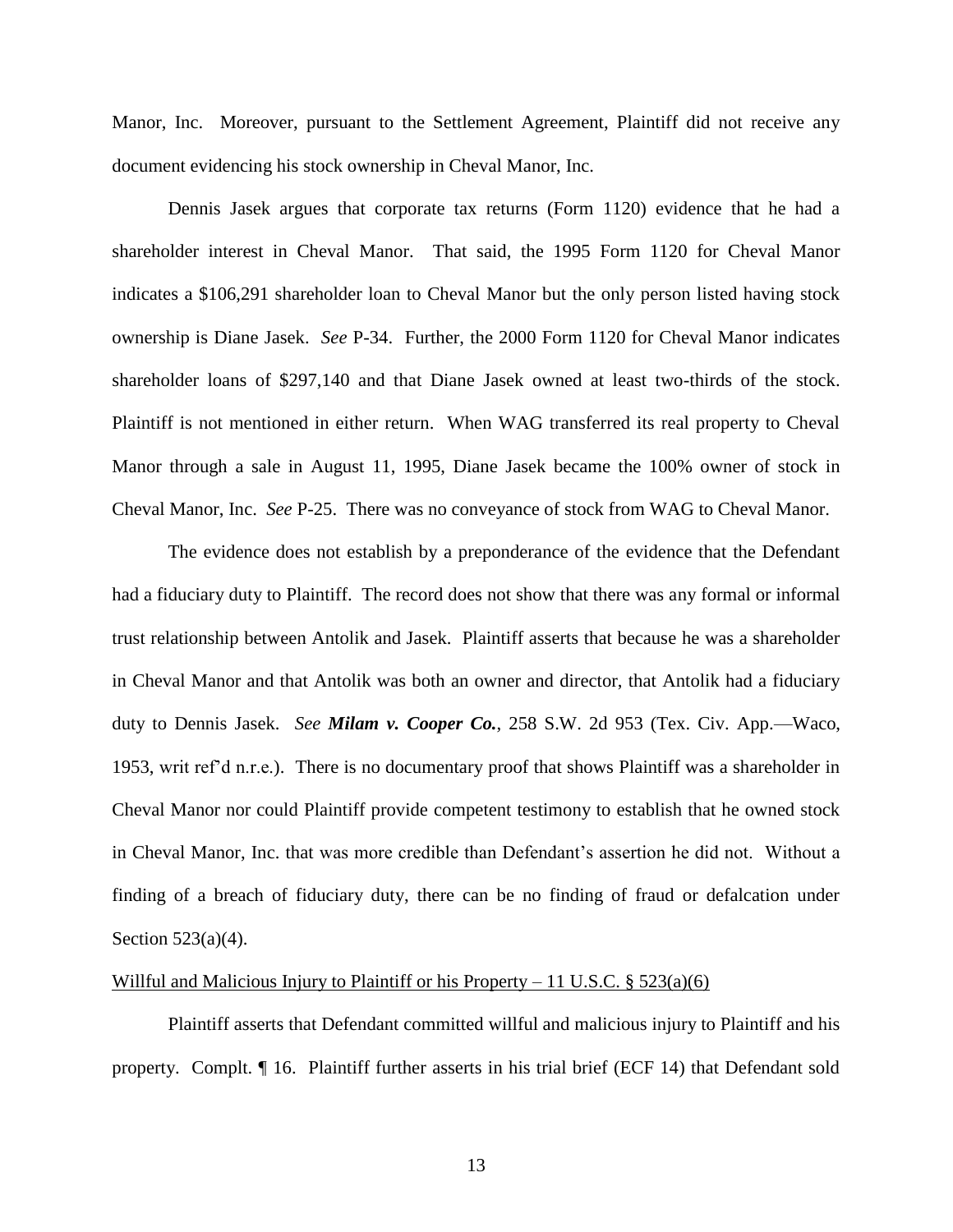the lots when the Settlement Agreement obligated him to do otherwise. Defendant asserts that because he believed that the Agreement was repudiated, his sale of the property cannot be considered willful and malicious.

Section  $523(a)(6)$  provides that an individual debtor will not get a discharge from any debt "for willful and malicious injury by the debtor to another entity or to the property of another entity." For the act to be willful and malicious "a debtor must have acted with 'objective substantial certainty or subjective motive' to inflict injury." *In re Williams*, 337 F.3d 504, 508- 09 (5th Cir. 2003) (citing *In re Miller*, 156 F.3d 598, 603 (5th Cir. 1998)). Whether the acts were substantially certain to cause injury (the "objective test") is based on "whether the Defendant's actions, which from a reasonable person's standpoint were substantially certain to result in harm, are such that the court ought to infer that the debtor's *subjective* intent was to inflict a willful and malicious injury on the Plaintiff." *In re Powers*, 421 B.R. 326, 335 (Bankr. W.D. Tex. 2009) (emphasis in original). A subjective motive to cause harm (the "subjective test") exists when a tortfeasor acts "deliberately and intentionally, in knowing disregard of the rights of another." *See In re Miller*, 156 F.3d at 605-06 (adopting the definition of "implied malice" from *In re Nance*, 566 F.2d 602, 611 (1st Cir. 1977)).

The Supreme Court has determined that the word "willful" under Section  $523(a)(6)$ modifies the word "injury," indicating that a finding of nondischargeability requires a deliberate or intentional injury, not merely a deliberate act that results in injury. *Kawaauhua v. Geiger*, 523 U.S. 57, 61 (1998). In defining the term "malicious" under Section 523(a)(6), the Fifth Circuit holds that it means "implied malice," as opposed to "special malice." *In re Miller*, 156 F.3d at 605. "Implied malice" means "acts done with the actual intent to cause injury," whereas "special malice" requires a showing of a motive to harm. *Id.* The Fifth Circuit, in recognizing